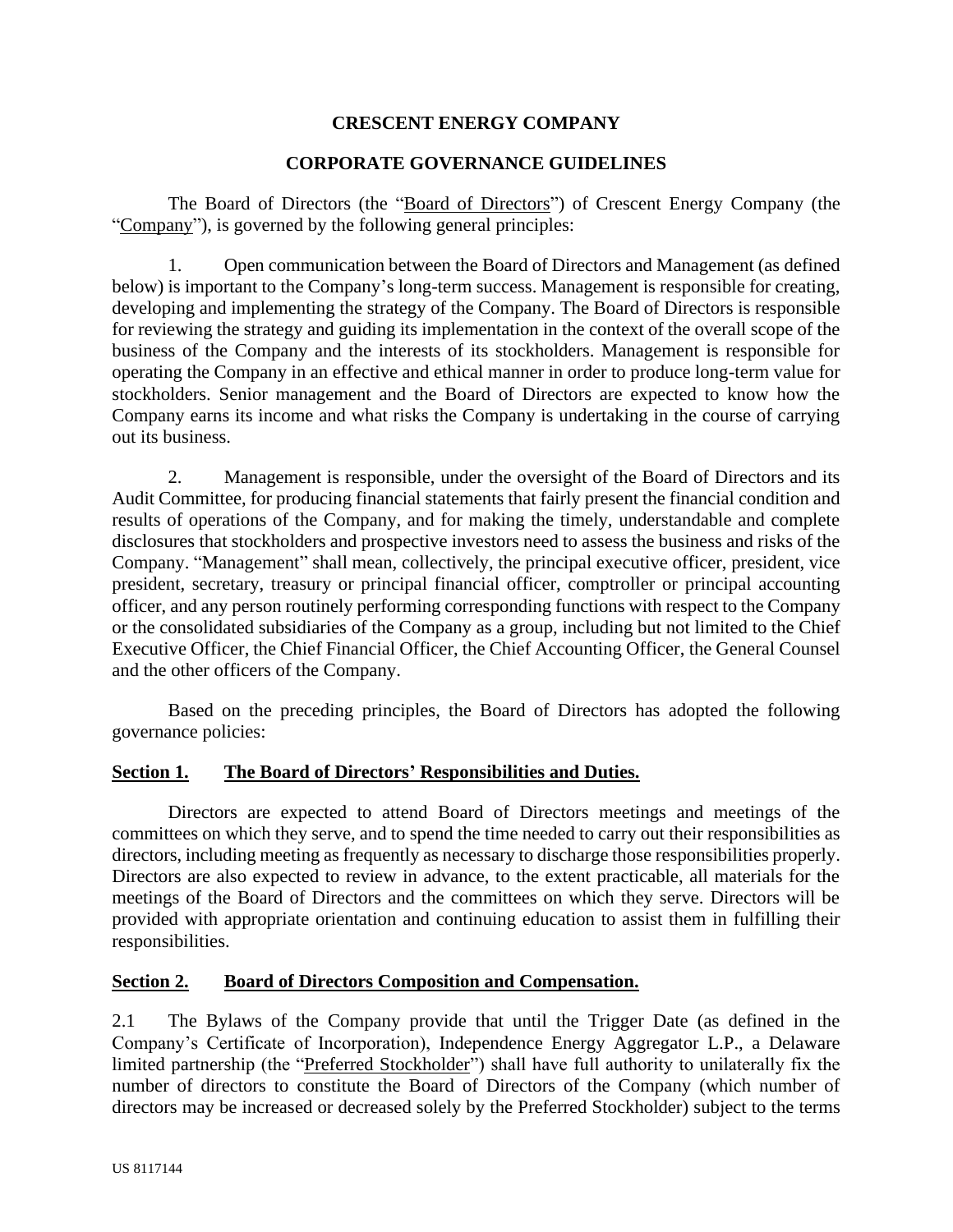of other applicable agreements to which the Company is a party. After the Trigger Date, the Bylaws of the Company gives the Board of Directors of the Company the authority to unilaterally approve the number of directors to constitute the Board of Directors (which number of directors may be increased or decreased solely by resolution of the Board of Directors).

### 2.2 Board of Directors Selection

(a) Pursuant to the Company's Certificate of Incorporation, directors of the Company are elected by a vote of the Preferred Stockholder of the Company. The Bylaws give the Preferred Stockholder of the Company the full authority, subject to any limitations then set forth in the Company's Certificate of Incorporation, to elect and remove the directors of the Company.

(b) The following are the criteria for remaining a director:

(1) All non-executive directors are expected voluntarily to review and assess their own membership on the Board of Directors from time to time, taking into account length of service, ability to commit time, age, qualifications and expertise relevant to the Company's then current business. In addition, the Board of Directors will evaluate the effectiveness of the Board of Directors and each of its committees and determining opportunities for their improvement. The sole purpose of this evaluation is to increase the effectiveness of the Board of Directors.

(2) Because of the importance of knowledge of the Company and of continuity, the Board of Directors does not believe that in every instance a director who retires or changes from the position he or she held when joining the Board of Directors should necessarily leave the Board of Directors upon such retirement or change of position. There should, however, be an opportunity for the Board of Directors to review the continued appropriateness of the director's membership on the Board of Directors under these circumstances. As a result, every director should notify the Board of Directors of his or her retirement, any change in employer, any other significant change in professional roles and responsibilities and any actual or potential conflict of interest.

(3) The Board of Directors has not adopted term or age limits. While limits may promote fresh ideas and viewpoints, they may also result in the loss of the contribution of directors who have been able to develop, over a period of time, insight into the Company, the continuity of its strategy and its operations, its culture and management and a working relationship with the other directors.

(4) If a director has a personal interest in a matter before the Board of Directors, the director should disclose the interest to the Board of Directors, should recuse himself or herself from participation in the discussion of the matter and should not vote on the matter.

(5) It is the policy of the Board of Directors that every director should seek the consent of the Board of Directors and confirm the absence of any actual or potential conflict of interest prior to accepting any invitation to serve on another corporate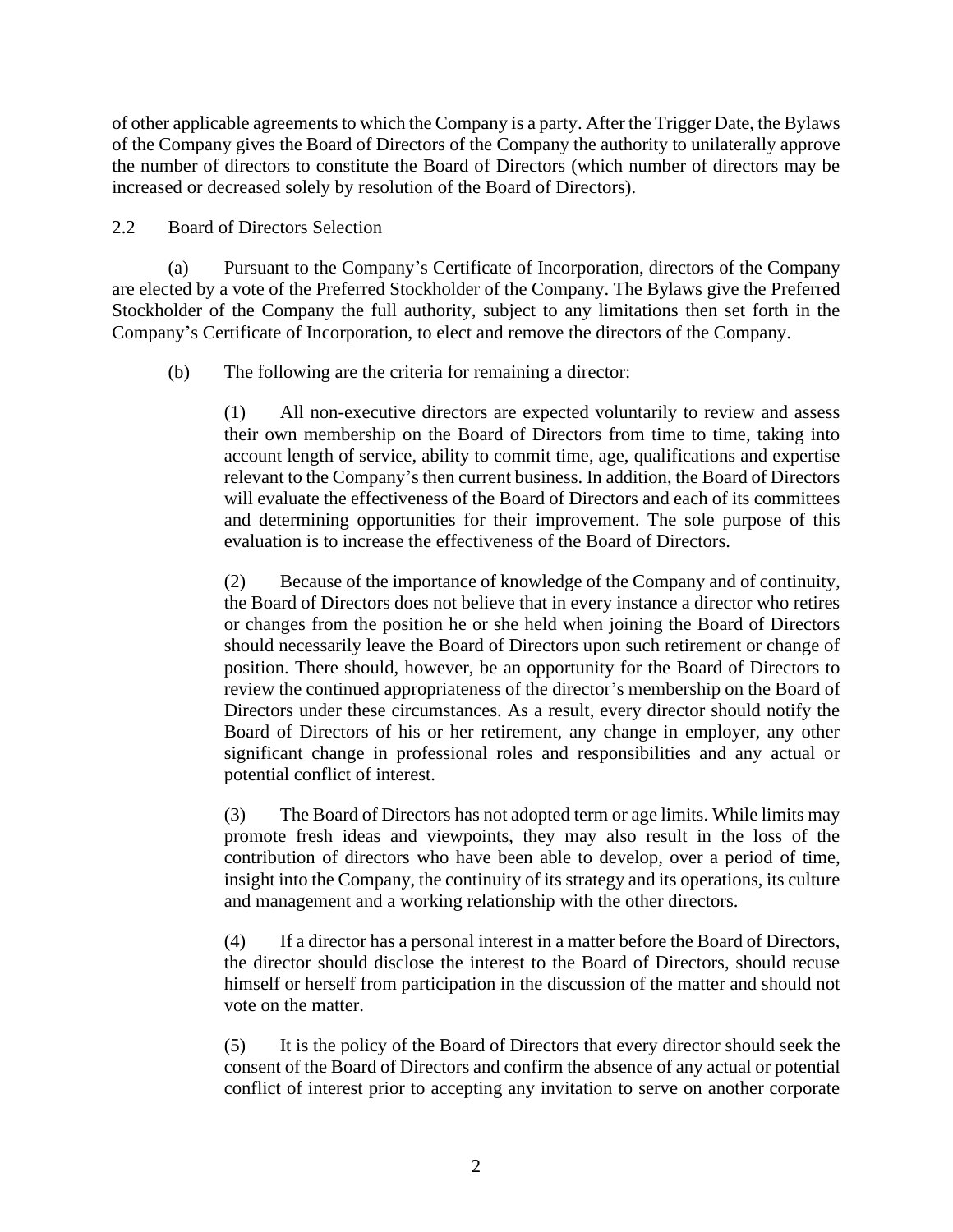board (other than existing board memberships or membership on the board of directors of an affiliate of the Company).

## 2.3 Board of Directors Compensation

The executive directors will not receive any compensation for their role as such. The nonexecutive directors' compensation will be determined by the Board of Directors. The compensation of such directors should fairly reward them for their efforts on behalf of the Company and should be structured to align their interests with the long-term interests of the Company's stockholders. The Board of Directors may seek outside expertise to determine the appropriateness and competitiveness of its compensation.

## **Section 3. Categorical Standards for Director Independence.**

3.1 The Board of Directors determines each director's independence on an annual basis based on applicable regulatory and stock exchange requirements and these standards. The Board of Directors' determination, and the basis for such determination, shall, to the extent required, be disclosed in the Company's annual report on Form 10-K or proxy statement.

3.2 An "independent" director shall be defined to mean a director who is determined by the Board of Directors to be "independent" under the rules of the New York Stock Exchange (the "NYSE") and otherwise has no direct or indirect material relationship with the Company (either directly or as a partner, securityholder or officer of an organization that has a relationship with the Company) that would interfere with the exercise of independent judgment by such director, as determined by the Board of Directors.

3.3 (a) The Board of Directors, in its business judgment, will determine, based on all relevant facts and circumstances and in a manner consistent with the standards set forth under the rules of the NYSE, whether a director has a relationship with the Company that would interfere with such director's exercise of his or her independent judgment.

(b) The following commercial or charitable relationships will not be considered to be material relationships that would impair a director's independence:

> (1) if the director or an immediate family member<sup>1</sup> of that director serves as an officer, $\frac{2}{3}$  director or trustee of a charitable organization, and the Company's annual charitable contributions to that organization (excluding contributions by the Company under any established matching gift program) are less than the greater of \$1,000,000 or two percent (2%) of that organization's consolidated gross revenues in its most recent fiscal year; and

> (2) if the director or an immediate family member of that director (or a company for which the director serves as a director or officer) invests in or alongside of one or more investment funds or investment companies managed by KKR Energy

<sup>&</sup>lt;sup>1</sup> As such term is defined in paragraph (a) of Item 404 of Regulation S-K, but excluding any person who is no longer an immediate family member as a result of legal separation or divorce, or death or incapacitation.

<sup>&</sup>lt;sup>2</sup> As such term is defined in Rule 16a-1(f) under the Securities Exchange Act of 1934, as amended.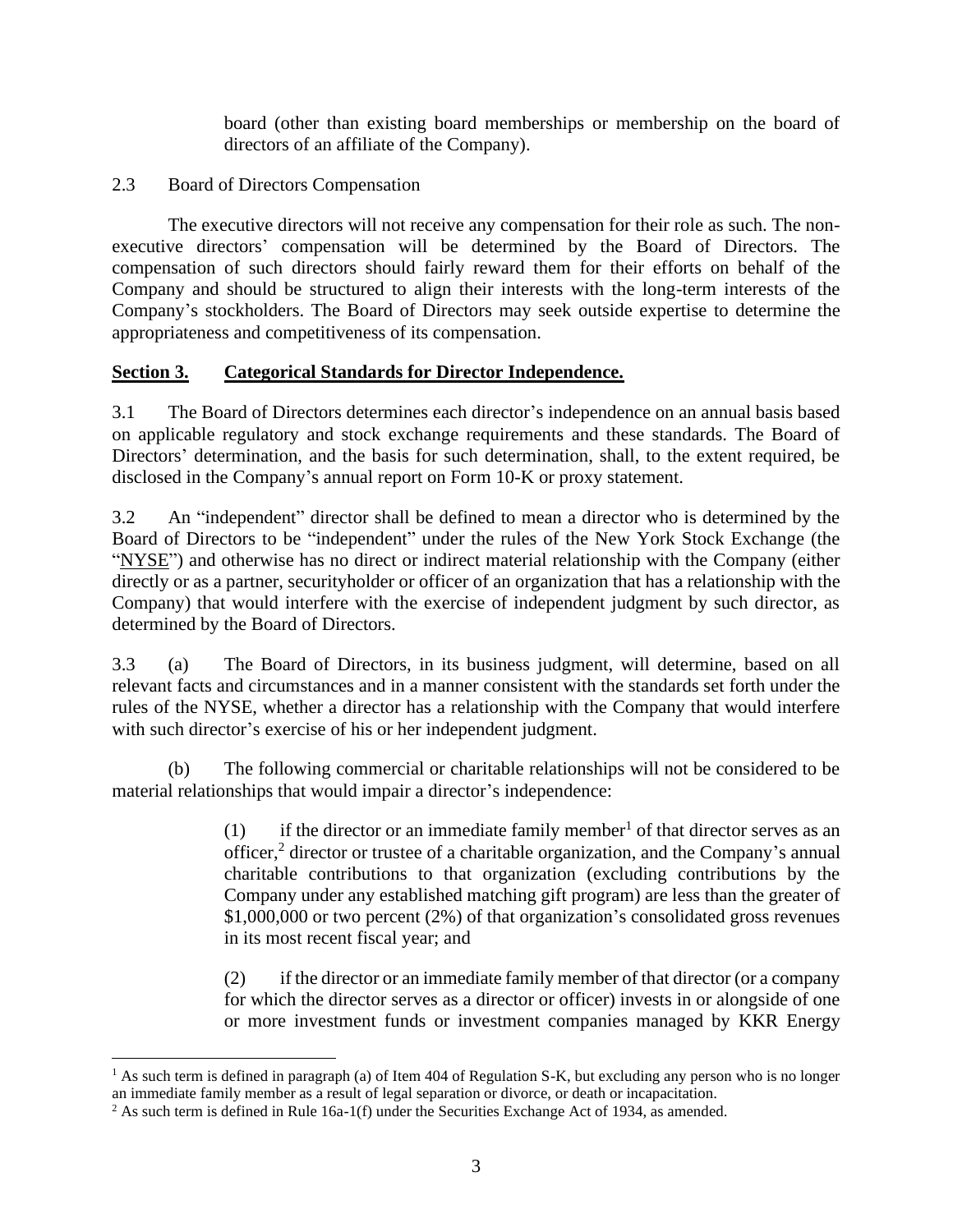Assets Manager LLC, a Delaware limited liability company, whether or not fees or other incentive arrangements are borne by the investing person.

(c) For relationships not covered by the standards contained herein, the determination of whether or not the relationship is material, and therefore whether the director is independent, shall be made by the Board of Directors.

(d) The Board of Directors may determine that a director who has a relationship that exceeds the limits described in Section 3.3(b) above is nonetheless independent, so long as such relationship is otherwise consistent with the rules of the NYSE. The basis for any such determination will, to the extent required, be included or incorporated by reference in the Company's annual report on Form 10-K or proxy statement.

## **Section 4. The Relationship of the Board of Directors to Management.**

4.1 To enhance open communication between the Board of Directors and Management, the Board of Directors' policy is to periodically invite executives of the Company or its subsidiaries to attend Board of Directors meetings.

4.2 From time to time, the Board of Directors, each of its committees and the Company may engage outside advisors to provide advice on specific issues. These advisors may also be invited to attend Board of Directors meetings. The General Counsel and the Company's independent registered public accounting firm have open invitations to attend Board of Directors meetings. The Board of Directors and each of its committees may also exclude from its meetings any persons it deems appropriate in order to carry out its responsibilities.

4.3 The Board of Directors will meet in executive session regularly. The directors who meet the independence standards of the NYSE will also meet in executive session at least once a year. The non-executive directors will also periodically meet without Management. A director designated by the non-executive directors will preside at the executive session.

4.4 Members of the Board of Directors will have access to the Management, and members will exercise judgment to ensure that contact with Management is not distracting to the business operation of the Company. The Board of Directors and each of its committees shall have the right at any time to select, retain, terminate and approve the fees and other retention terms of outside financial, legal or other advisors.

4.5 In performing its functions, the Board of Directors will be entitled to rely on reports and opinions of Management, counsel, accountants, auditors and other advisors. Except as otherwise provided in a charter of a committee, the Board of Directors shall have the authority to select, retain, terminate and approve the fees and other terms of retention of outside advisors.

# **Section 5. Communicating with the Board of Directors.**

Stockholders interested in communicating directly with the Board of Directors, nonexecutive directors or an individual director may do so by writing to the General Counsel, Crescent Energy Company, 600 Travis Street, Suite 7200, Houston, Texas 77002, to the attention of the Board of Directors, the non-executive directors or the individual director, as applicable.